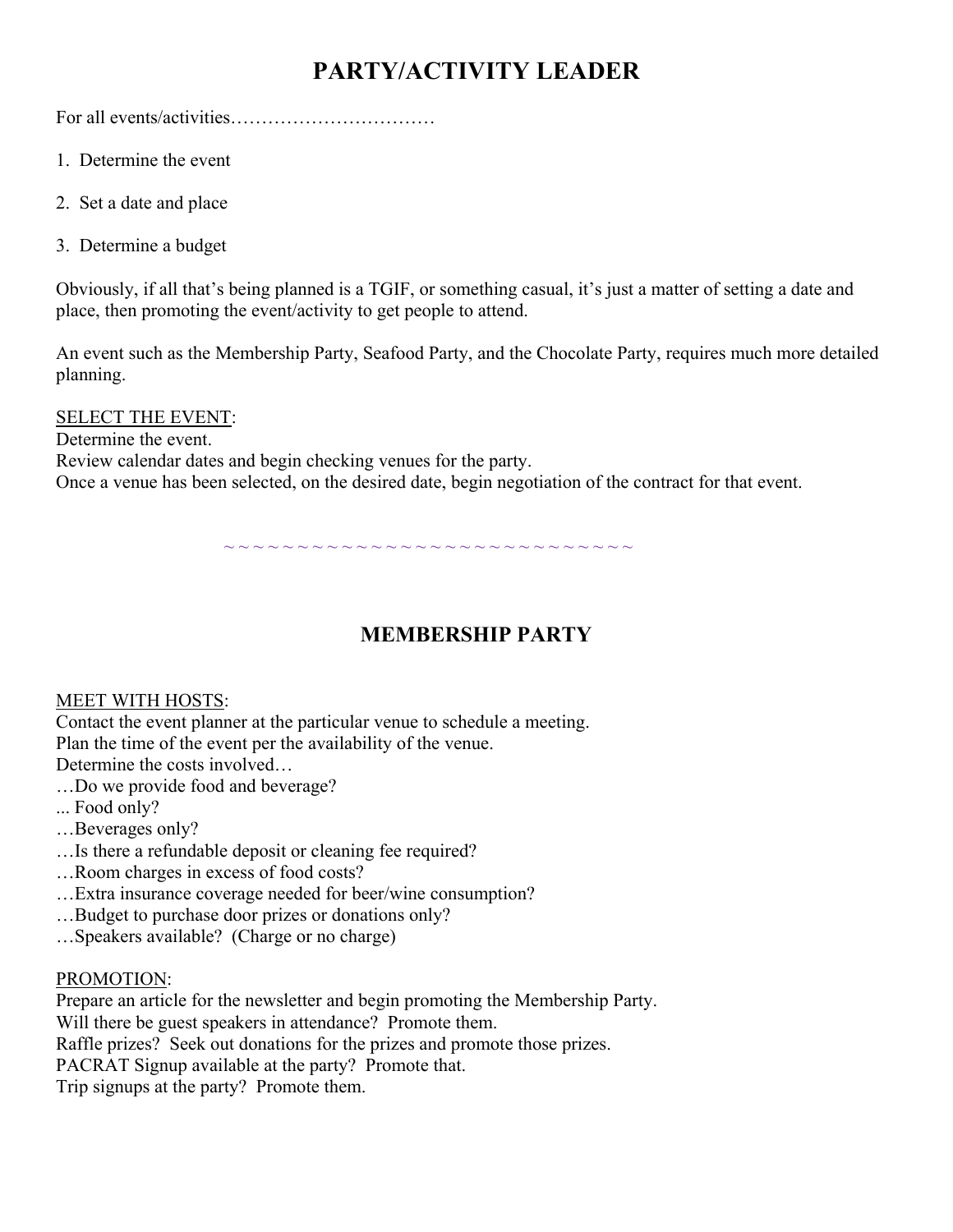### 1-2 WEEKS BEFORE THE PARTY:

Contact ski shops, marketing reps for donations of door prizes Purchase raffle tickets (if needed) Order food if club is providing (Subway or Winco used in past for 6' subs).

### WEEK OF PARTY:

Shop for any additional food and/or supplies needed for party (cookies, chips, soft drinks/bottled water, paper plates, napkins,plastic ware, etc)

### DAY OF PARTY:

Pick up sandwiches/food and ice for coolers (if not provided) Deliver to venue Set up tables/rounders (if not already set up) Set up: 2 registration tables, 2 display tables, 2-3 food tables, space for speaker if required Cut sandwiches, set out food

# **PARTY ON!**

~ ~ ~ ~ ~ ~ ~ ~ ~ ~ ~ ~ ~ ~ ~ ~ ~ ~ ~ ~ ~ ~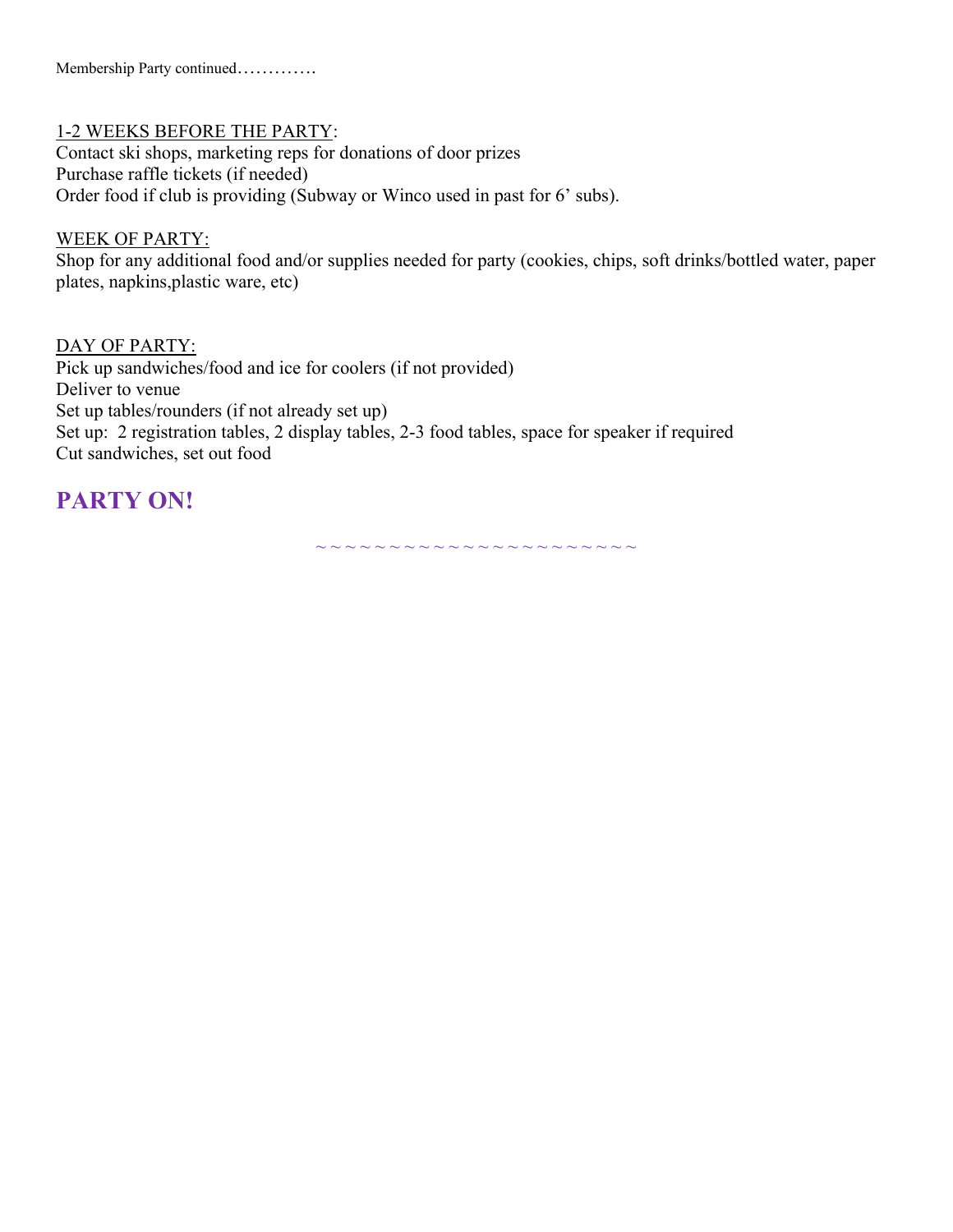## **SEAFOOD PARTY**

- 1. Determine the venue
- 2. Set a date and time
- 3. Determine a budget
- 4. Determine a cost per person (\$10 p/p typically will cover cost of food)

### SELECT THE VENUE:

Contact the event planner at the particular venue to schedule a meeting. Plan the time of the event per the availability of the venue. Determine the costs involved…

- …Specific "in" and "out" time (some places are not very flexible)
- ... Is there a refundable deposit/cleaning fee required?
- …Room charge in excess of food costs?
- …Are alcoholic beverages allowed?
- …Is a separate insurance policy needed for beer/wine consumption?

### PLAN THE MENU:

What will be served, and who will provide the food? (fish market or Activity Chair to order and purchase thru Costco or other retailer..i.e Pete Troy) Potluck dishes from members Barbecue required, and if so, who will provide it and man it? Determine who brings what….(last name alpha split works best)

### PROMOTION:

Prepare an article for the newsletter and begin promoting the Membership Party. RSVP's to host or Activity Chairperson

WEEK OF PARTY:

Shop for any additional food and/or supplies needed for party (soft drinks, bottled water, paper plates, napkins, plastic ware, etc)

### DAY OF (OR 1 DAY BEFORE) EVENT:

Pick up all seafood to ensure freshness Ensure sufficient serving dishes, utensils, pots/pans, trays, are on hand Assign 2-3 people to assist with cooking of stove top items Secure someone to man the barbecue Obtain coolers/tubs and enough ice to keep food & drinks chilled Set out garbage cans and have separate spot for recycle Secure 2-4 people to collect money at the door (have name tags available)

**PARTY ON**! ~~~~~~~~~~~~~~~~~~~~~~~~~~~~~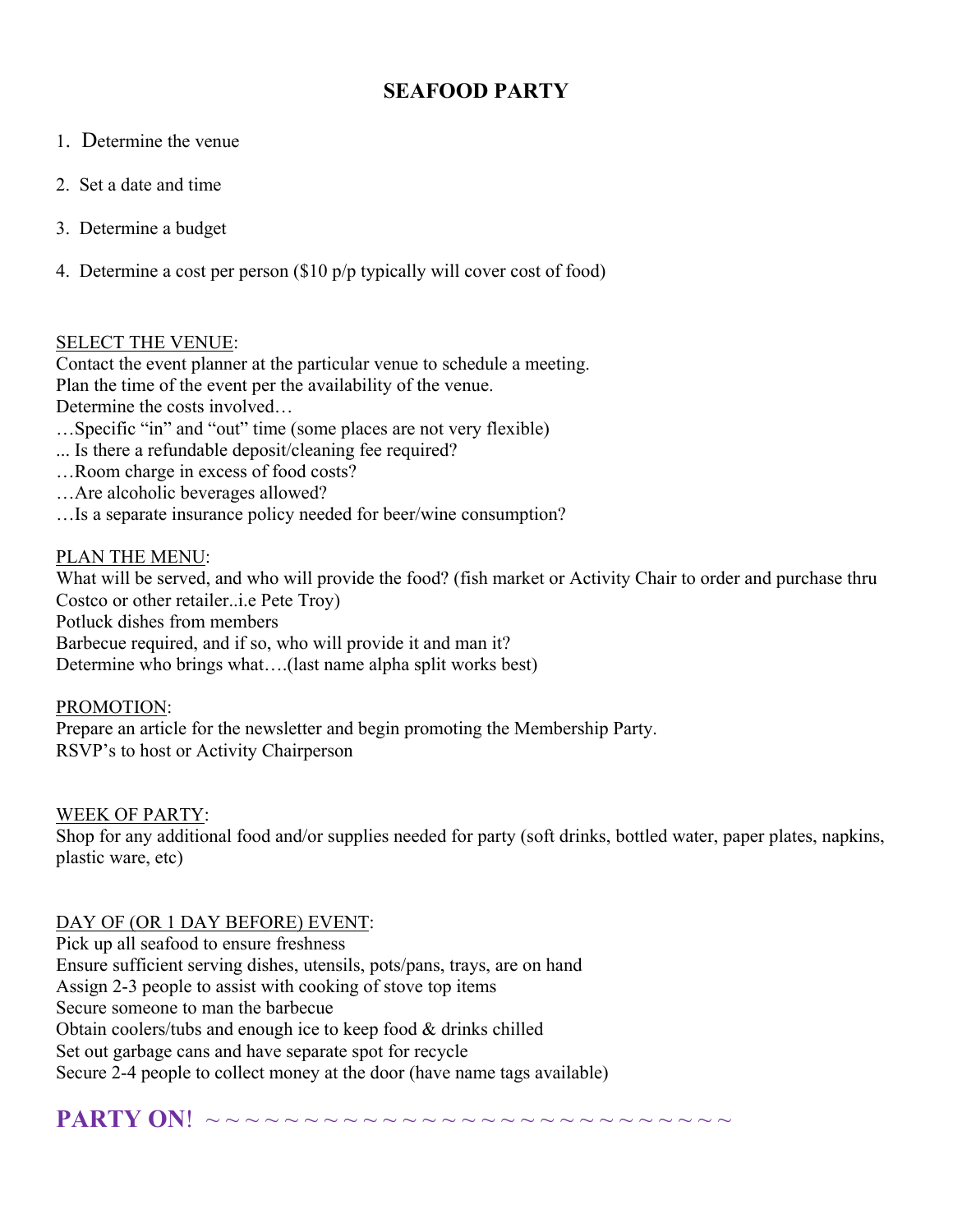### **CHOCOLATE PARTY**

- 1. Determine the venue
- 2. Set a date and time
- 3. Determine a budget

SELECT THE VENUE: Contact the host/hostess to schedule the party. Plan the time and date of the event

PLAN THE MENU: What will be served besides the chocolate deserts? Contributions from attendees?

PROMOTION: Prepare an article for the newsletter and begin promoting the event RSVP's to host or Activity Chairperson

WEEK OF PARTY: Shop for any additional food and/or supplies needed for party (soft drinks/bottled water, paper plates, napkins, plastic ware, decorations, etc) Purchase prizes for the desert competition: Most Chocolaty, Most Decadent, Lightest desert

DAY OF EVENT: Plan at least 1 game to get attendees involved (word games, scavenger hunt, ....) *NO NIBBLING BEFORE JUDGING*…. Secure 3 judges to assist in judging the desert competition Each judge must sample ALL deserts for the various categories and determine winners Award prizes

**EAT AND ENJOY**!

**~ ~ ~ ~ ~ ~ ~ ~ ~ ~ ~ ~ ~ ~ ~ ~ ~ ~ ~ ~ ~ ~ ~ ~ ~ ~ ~ ~ ~ ~ ~**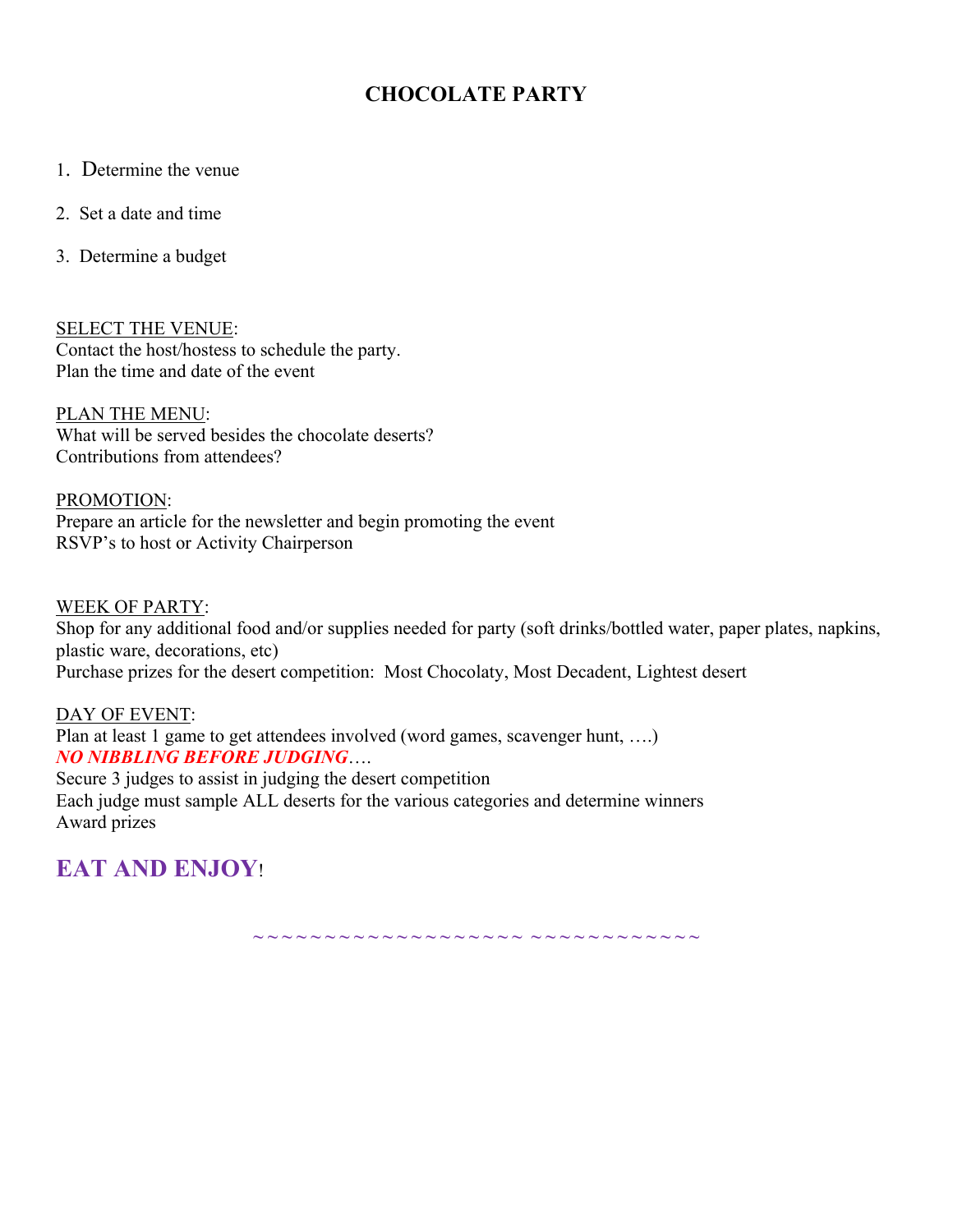### **SUMMER PICNIC**

- 1. Determine the venue
- 2. Set a date and time
- 3. Determine a budget

For the past several years, the picnic has been held in mid to late August, at Sellwood Park. Typically, the Portland "Bridge Peddle" is around the same time, so if you plan the picnic for a Sunday, keep this in mind, when planning for an August picnic. However, Saturdays work just fine, too (and you aren't competing with the Bridge Peddle).

We have had the same picnic area each year....Area #A. This is the area closest to the tennis courts, and allows for people bringing in supplies and barbecues to drive in to drop off those items off. There is NO parking in the park, however. We have, in past years, reserved one of the ball fields (extra \$75), but have found that not that many people want to play ball, so we keep the costs down by leaving that out of the mix. Here are some general reminders of things that must be done prior to Picnic Day, if Sellwood Park is to be the venue………

### SELECT THE DATE AND TIME:

Call Portland Parks and Recreation to secure the park….whether that be Sellwood Park, or any park in Portland. The sooner you can make the reservation, the better. They have all of our club information on hand, so it makes it easier to reserve it. They will accept payment by phone via a VISA or Master Card and you can be reimbursed by the club for that expense. The cost is typically around \$55-\$65. The area is available from 9 a.m. until dusk.

### PLAN THE MENU:

What will be served? (hot dogs have been the main menu item and are a huge hit) Barbecue grill(s) required? Who will provide and man it/them? (We've tried to use 2 so that we can have more than 1 item, or kind of item cooking at a time) Potluck dishes from members attending

#### PROMOTION:

Prepare an article for the newsletter and begin promoting the event.

### WEEK OF PARTY:

Shop for any additional food and/or supplies needed for party (soft drinks/bottled water, paper plates, napkins, plastic ware, etc)

### DAY OF (OR 1 DAY BEFORE) EVENT:

Obtain coolers/tubs and enough ice to keep food & drinks chilled Set out garbage cans and have separate spot for recycle (bring extra garbage bags)

# **PARTY ON!**

~ ~ ~ ~ ~ ~ ~ ~ ~ ~ ~ ~ ~ ~ ~ ~ ~ ~ ~ ~ ~ ~ ~ ~ ~